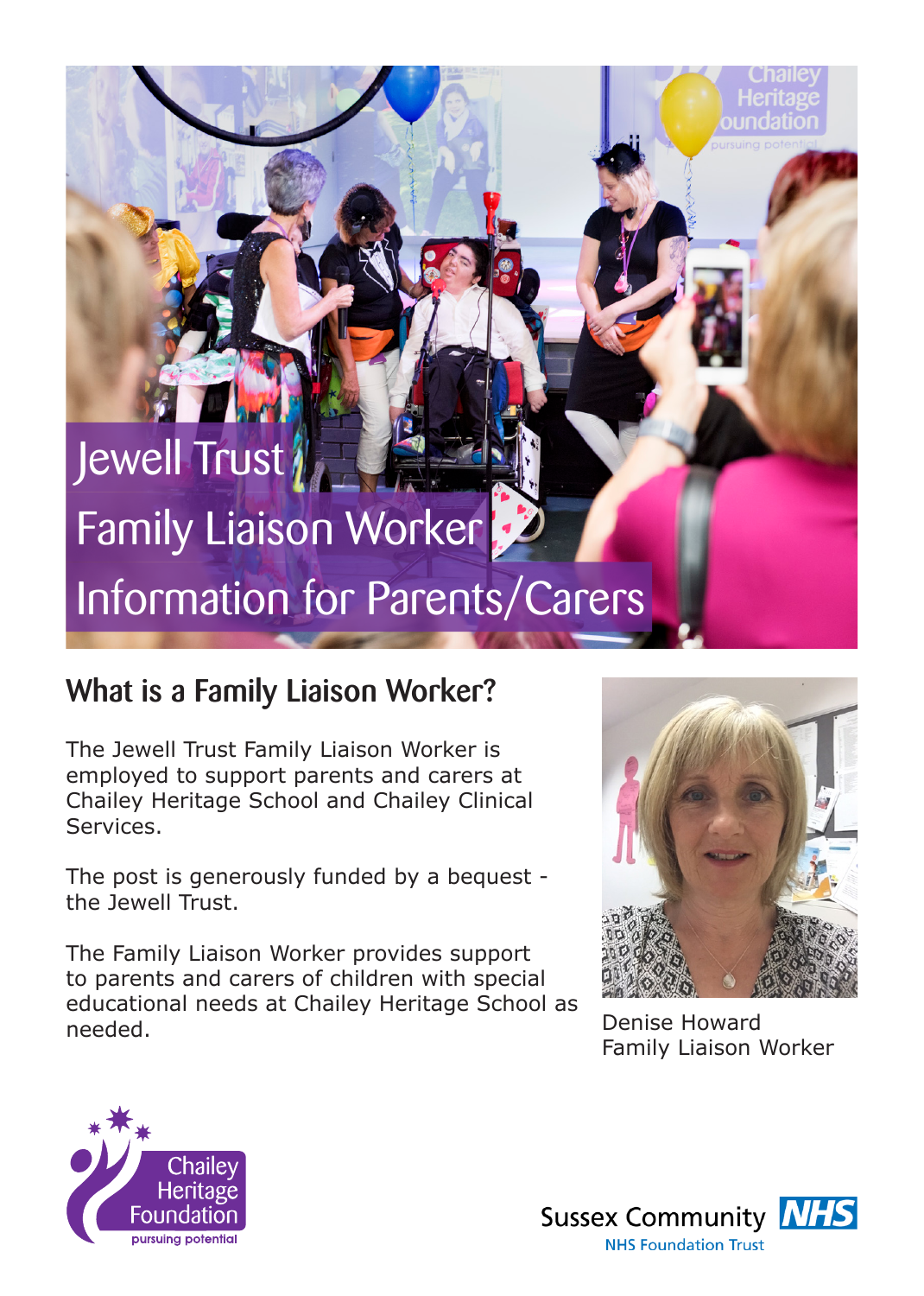## What can the Family Liaison Worker help parents and carers with?

The support that each individual family needs varies and can change over time. The Family Liaison Worker provides parents and carers with help from a professional who is not directly involved in their child's care. Examples of help may include:

- Supporting families in the process of gaining a place at the school, including meeting with them at informal visits to the school, providing information and giving advice.
- Giving families information about the Chailey Heritage School assessment process, attending school assessments with them and helping them express their views about their child's needs.
- Helping families liaise with the many professionals at Chailey Heritage their child is involved with, and giving help in resolving any issues.
- Assisting with understanding reports and forms and in writing parents'/carers' views down for reviews or meetings.
- Helping prepare for and attending meetings with parents and carers such as health reviews, clinics, annual reviews, Looked After Child reviews, and multi-disciplinary reviews, as well as following up any queries afterwards and liaising with the team about the families' needs.
- Offering advice and support during the EHCP assessment and annual review processes, and at phase transfers, including visiting local provision as needed and helping parents and carers present their views.

The Family Liaison worker can meet with parents at Chailey, or in their homes as needed.

## What other kinds of support can the Family Liaison Worker give?

Providing ongoing emotional support for parents, and being someone to talk to during difficult times. Being the parent of a child with complex needs can be stressful and exhausting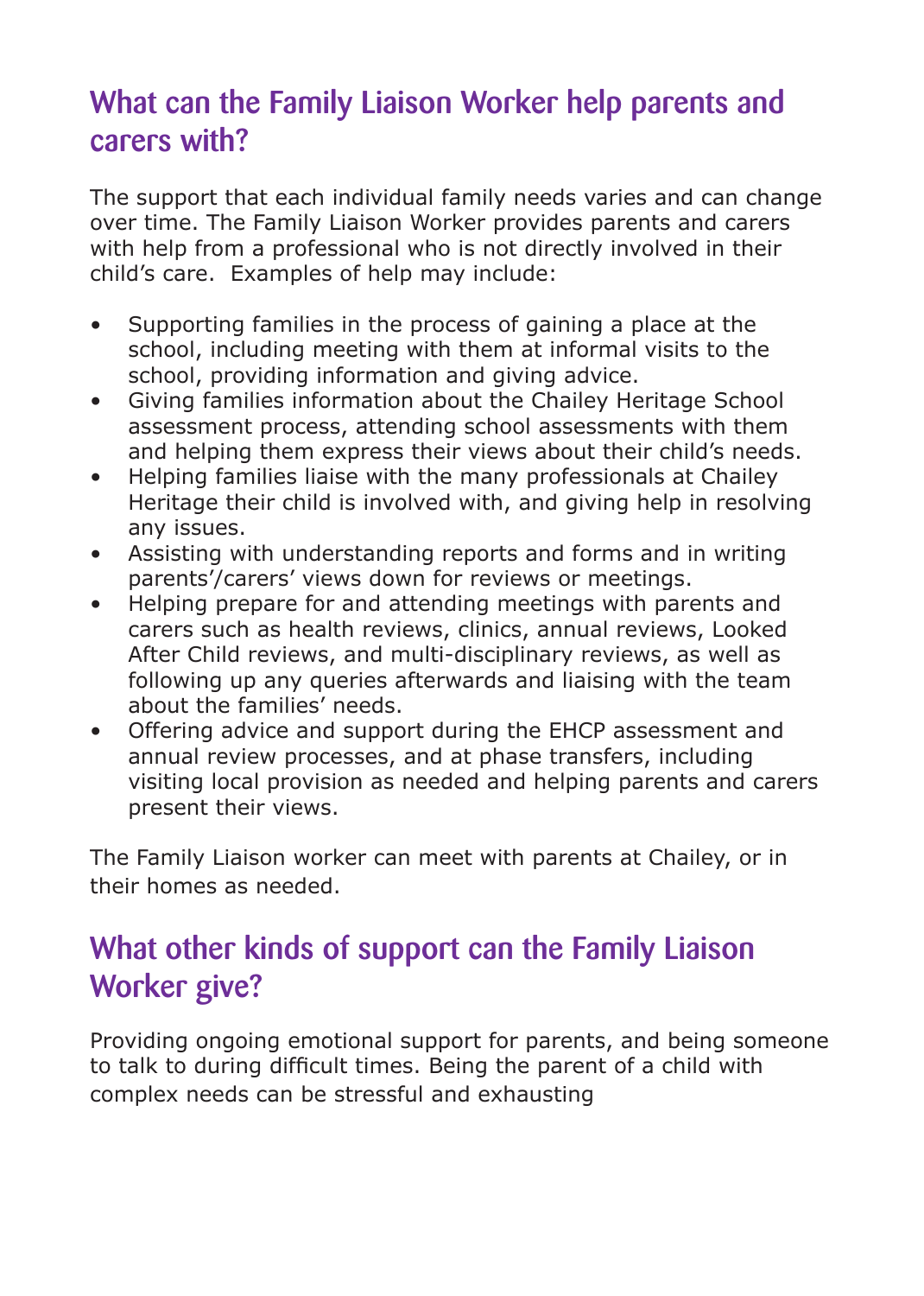## How can the Family Liaison Worker help parents and carers in dealing with education and social care?

- Helping families in contacting and getting help from the Education and Special Educational Needs Departments, especially around your child's annual review, EHCP and school placement.
- Liaising with Social Care around respite issues.
- Informing families about other local services or resources that may be of help.

## How does the Family Liaison Worker share information?

- To support parents and carers effectively the Family Liaison Worker works in close liaison with the multidisciplinary team at Chailey Heritage Foundation (CHF) and Chailey Clinical Services (CCS), and professionals from external services (for example the local authority), and will share relevant information with them as necessary.
- Any information parents wish the Family Liaison Worker to keep confidential will be treated and stored as such, unless there is a risk of significant harm to anyone, in which case the Family Liaison Worker is bound to share this information due to Safeguarding procedures.
- The Family Liaison Worker has a consent form which parents are asked to sign to which indicates parents' preferred methods of communication, and confirms parents' consent for the Family Liaison Worker to share relevant information with other professionals as necessary. Parents can also indicate if they give consent to receive any sensitive information from the Family Liaison Worker to parents' private email accounts, which may not be a secure method of communicating.

## What courses and social events are run for parents?

The Family Liaison Worker organises regular coffee mornings for parents and carers. These are often around a theme, with a speaker giving some useful information. Ideas for coffee morning topics are always welcomed. Coffee mornings are a good way to meet other parents and carers and share experiences.

The Family Liaison Worker, along with a Parent Co-trainer, also runs